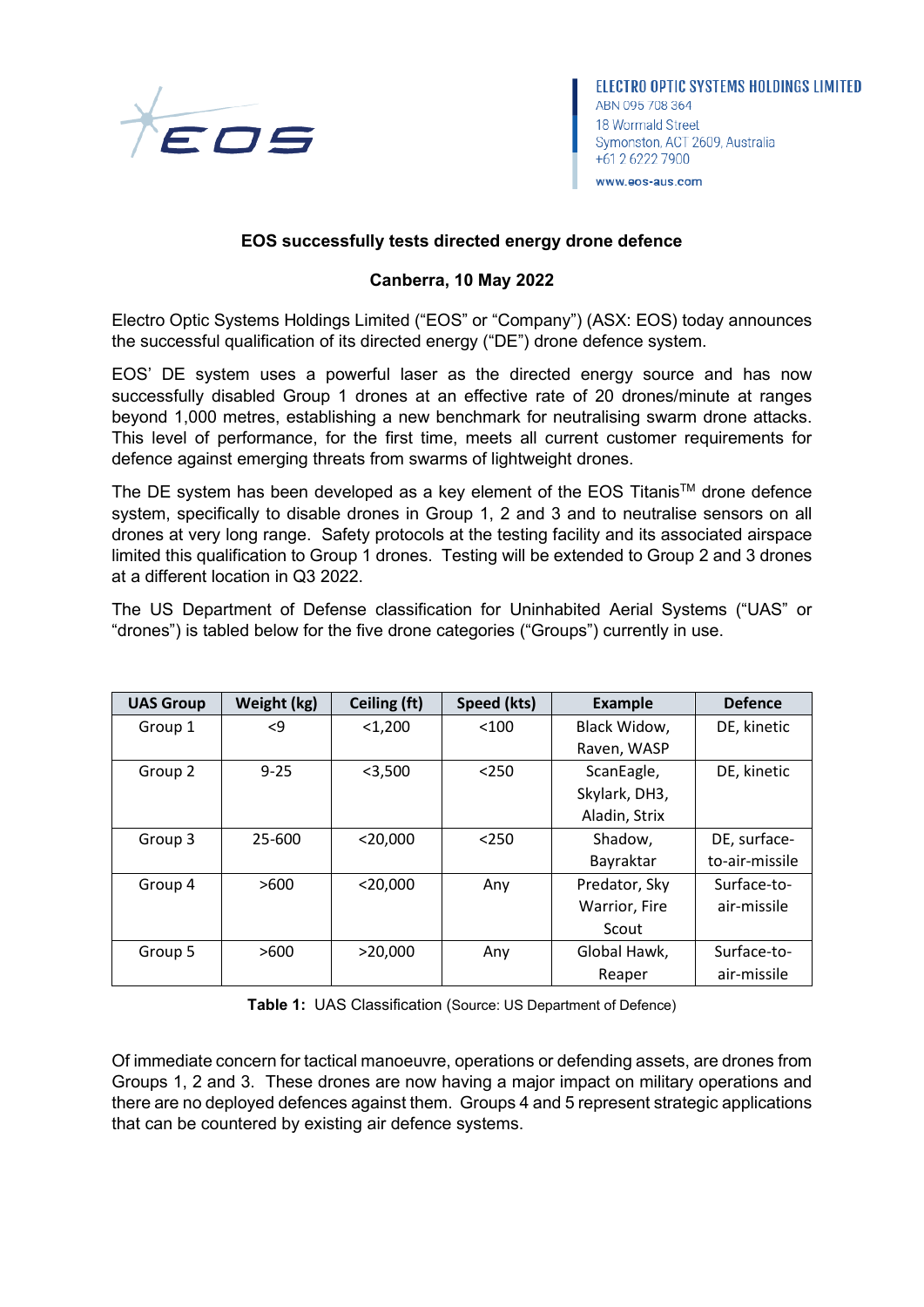Titanis is now a proven, integrated defence capability against all drones, providing a seamless integration of command and control, radar detection, tracking, target selection and real-time allocation of a kinetic weapon, DE or surface-to-air missile to neutralise each drone.

To engage Group 1 and 2 UAS up till now Titanis has used kinetic weapons, such as guns and cannon, leveraging the performance of EOS weapon systems for the extreme accuracy and responsiveness required to engage airborne manoeuvring targets.

Titanis performance has been honed over four years of regular testing with real drones and live ammunition so it can reliably disable a wide range of small drones using kinetic weapons.

However kinetic defence against drones has limitations including:

- Use of kinetics is constrained by collateral damage considerations associated with rounds which can fly beyond the target;
- Kinetic weapons can each neutralise 5-6 drones per minute, but drone swarm numbers can reach 20 drones per minute;
- Kinetic weapons are not effective against drones attacking or operating directly overhead; and
- Kinetic weapons, unless specifically designed for Counter UAS (CUAS) roles, cannot neutralise Group 3 drones, which cannot be cost-effectively engaged with current surface-to-air missiles (SAM).

DE capability was developed by EOS to overcome all these limitations, and to operate alongside kinetic defences to provide a complete defence system against drones from Groups 1-3 as required by current customers.

In the recent test and qualification program, an operational DE system was transported to a remote site using a normal military transport process and was fully operational on site within the specified time of four hours.



**Figure 1:** An operational DE beam director installed on a standard 20' container

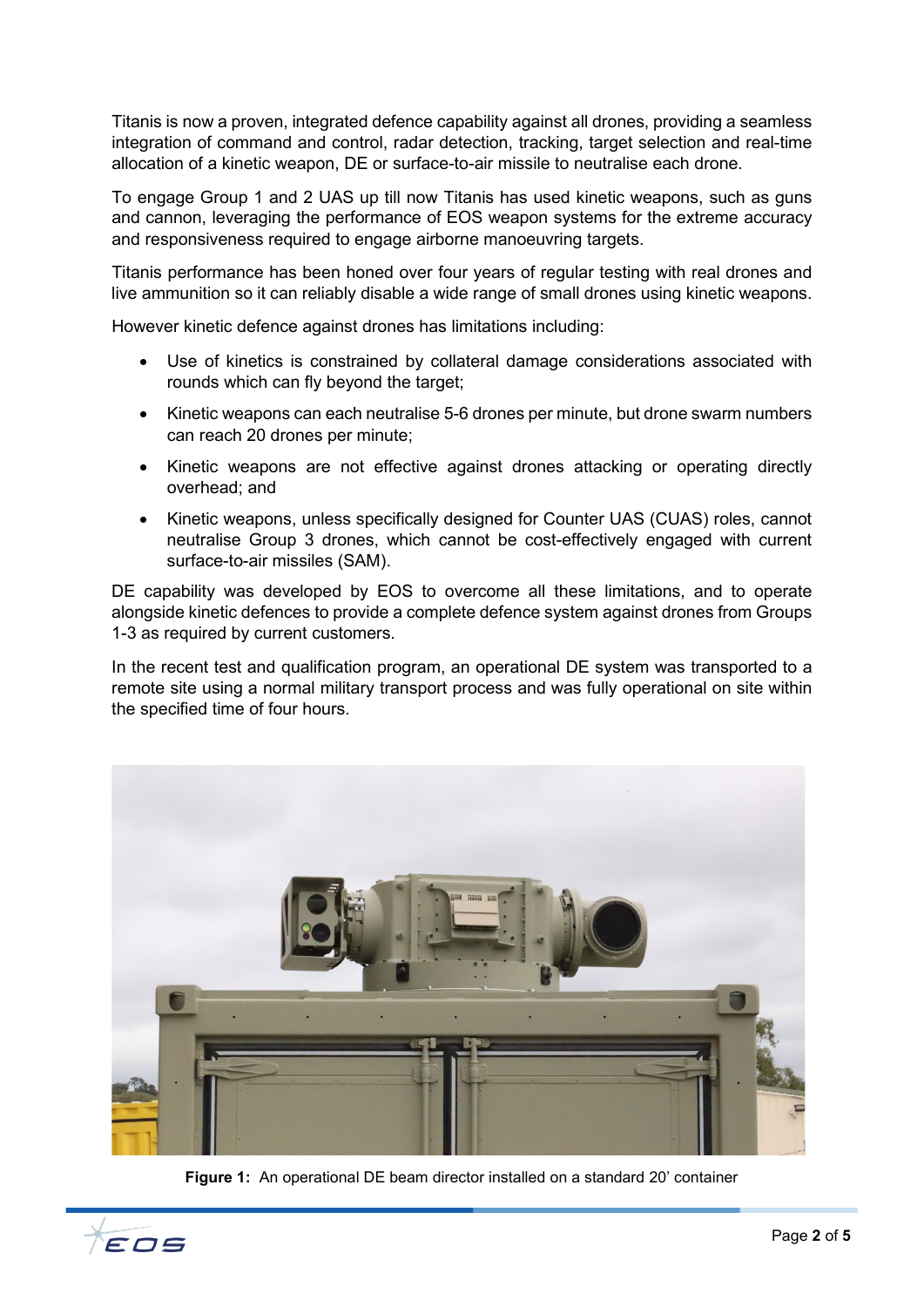The system operated over a wide variety of atmospheric conditions, neutralising a large number of drones under realistic but safe test conditions. The drones were disabled or destroyed at a rate of up to 20 drones per minute, including the time required to switch targets, establish target tracking, lock the laser beam onto and bring down each drone. The system uses only reduced power for Group 1 drones.



**Figure 2:** Group 1 "medium" drones were rapidly neutralised by the DE system

No other drone defence system has claimed comparable results. After the trials the DE system was relocated to another site and quickly restored to full operation, in a further demonstration of a robust capability not normally associated with powerful lasers.

The next step in the qualification of the Titanis DE system for CUAS operations will be the establishment of its effect against Group 2 and 3 drones. Group 2 drones present similar challenges to Group 1.

Group 3 drones are substantially larger and operate higher and faster than Groups 1 and 2. An example of a Group 3 UAS is the Bayraktar drone which has been successfully deployed by Ukraine in high profile operations recently. No changes are required to the EOS DE system for engaging Group 2 and 3 drones, but a larger and more remote test area must be used for the longer-range and higher-power engagements to be used for qualification.

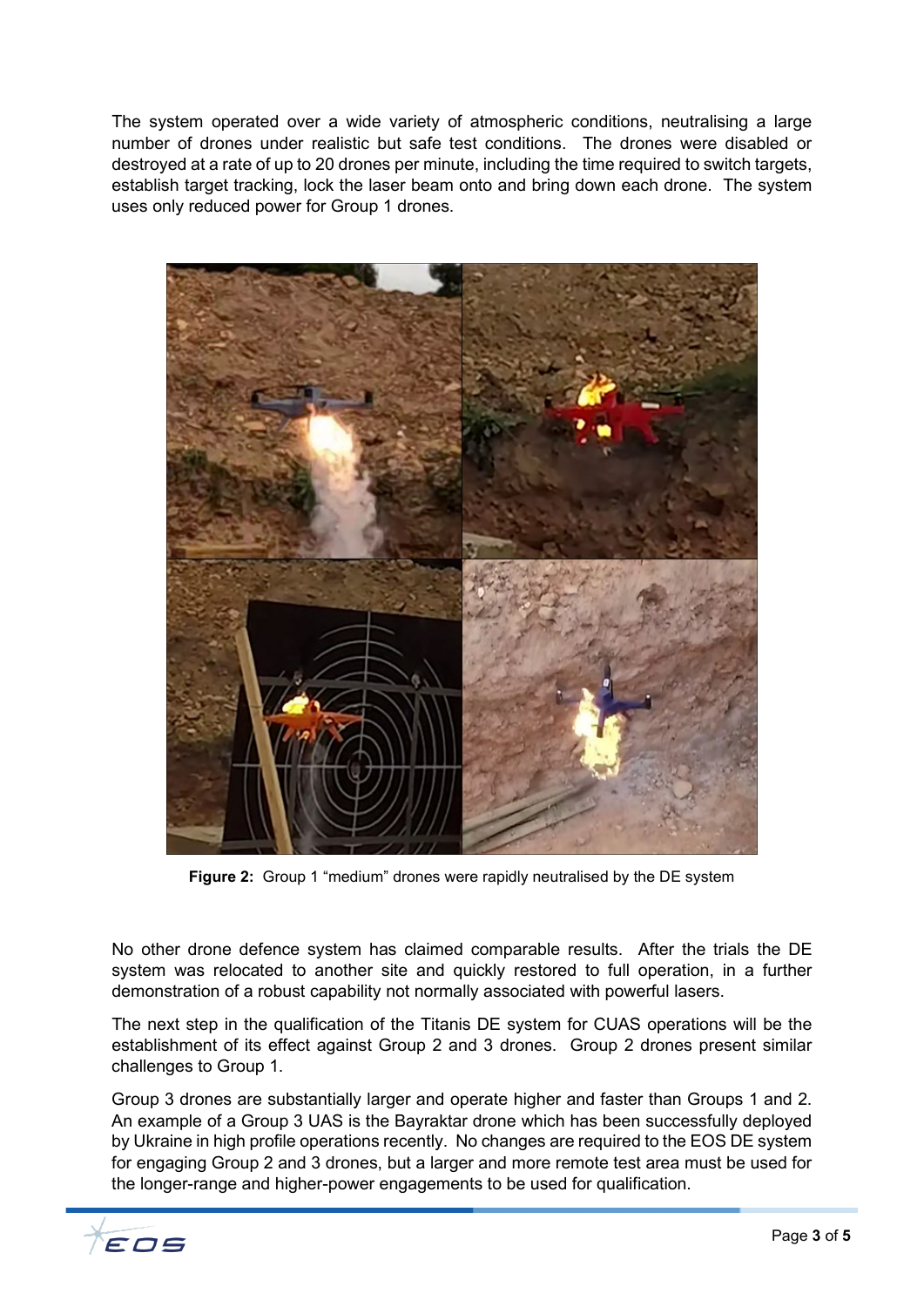

**Figure 3**: Bayraktar armed drone

At the completion of the recent DE qualification trials the Chief Executive of EOS Defence Systems, Grant Sanderson, said:

"The introduction of the DE capability provides the Titanis drone defence system with multiple options for dealing with each type of drone threat. EOS DE systems have already demonstrated the ability to disable or degrade a drone's sensors to prevent intelligence gathering or precision engagement with lethal force by drones. These latest results show that large numbers of drones can be directly neutralised by EOS defensive systems.

The test and qualification procedures used by EOS are provided by current and prospective customers to ensure the developed capability will meet their operational requirements. Those procedures include up-to-date profiles of successful drone attacks against military assets and critical infrastructure so these can be prevented or mitigated in future.

During 2022 a vast amount of military equipment has been destroyed in Ukraine by drones of the type that the Titanis DE drone defence system was developed to protect against. Drones are highly likely to be used at some time in offensive roles against Australia and its allies, and there is now strong demand for drone defence from customers with current weapon system delivery contracts with EOS.

For EOS customers no CUAS system has demonstrated superior operational flexibility, maturity, and affordability to Titanis. Two major end-users that are existing EOS customers are already co-funding trials and qualification efforts."

This announcement has been authorised for release to ASX by Dr Ben Greene, Group CEO.

Further information: John Hobson

Investor Relations [jhobson@eos-aus.com](mailto:jhobson@eos-aus.com) +61 488 002 460 [enquiry@eos-aus.com](mailto:enquiry@eos-aus.com)